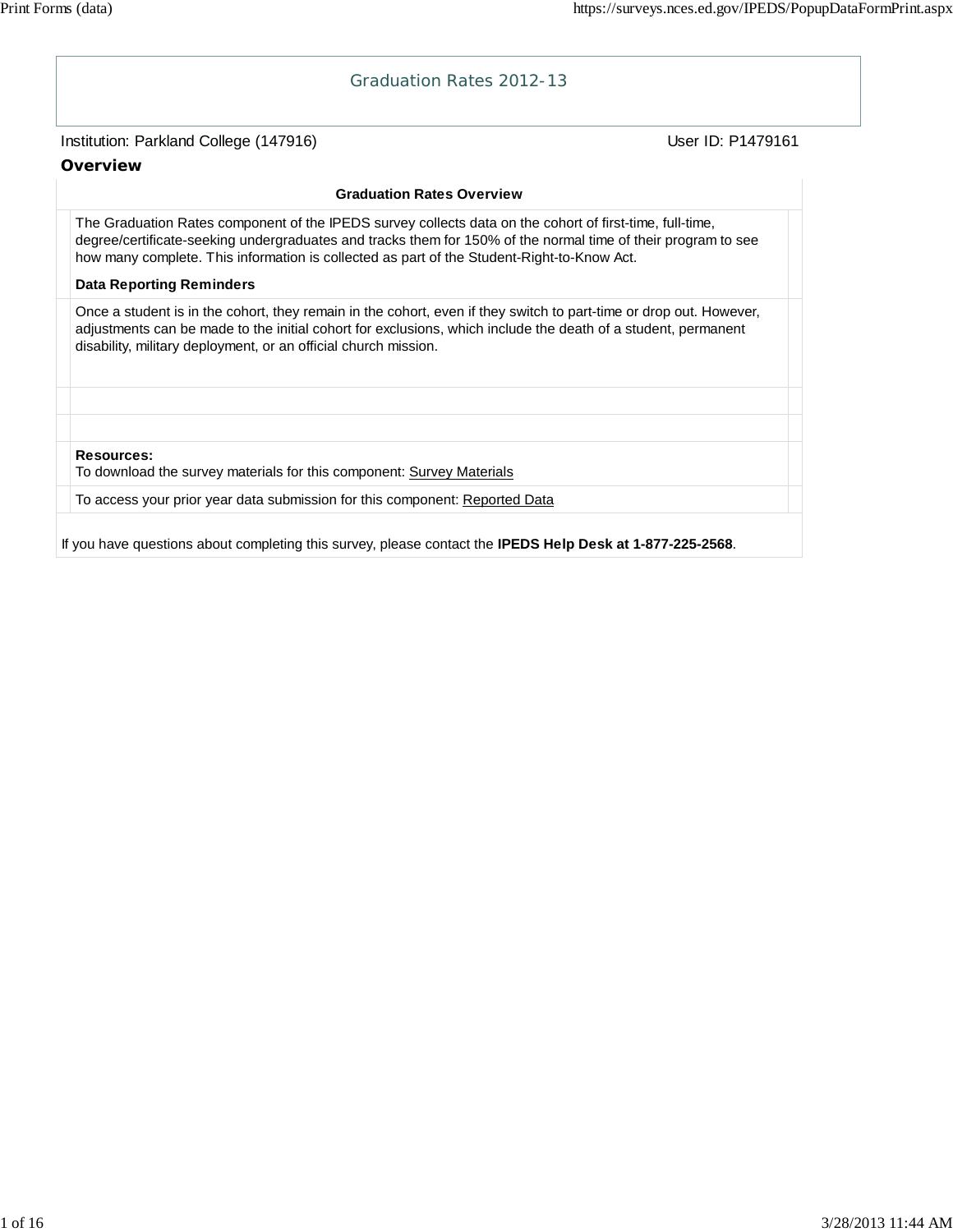User ID: P1479161

#### **Screening questions**

**Does your institution post the Student-Right-to-Know student athlete graduation rates on a website?**

| No.                          |         |
|------------------------------|---------|
| Yes. Please provide the URL. | http:// |

**Based on your institution's response to the predominant calendar system question (B3) on the Institutional Characteristics Header survey from the IPEDS Fall 2012 Data Collection, your institution must report graduation rates data using a**

*A fall cohort is used by institutions with standard academic terms (semester, trimester, quarter, 4-1-4). A full-year cohort is used by institutions offering primarily occupational/vocational programs and operating on a continuous basis.*

 **You may use the space below to provide context for the data you've reported above. These context notes will be posted on the College Navigator website, and should be written to be understood by students and parents.**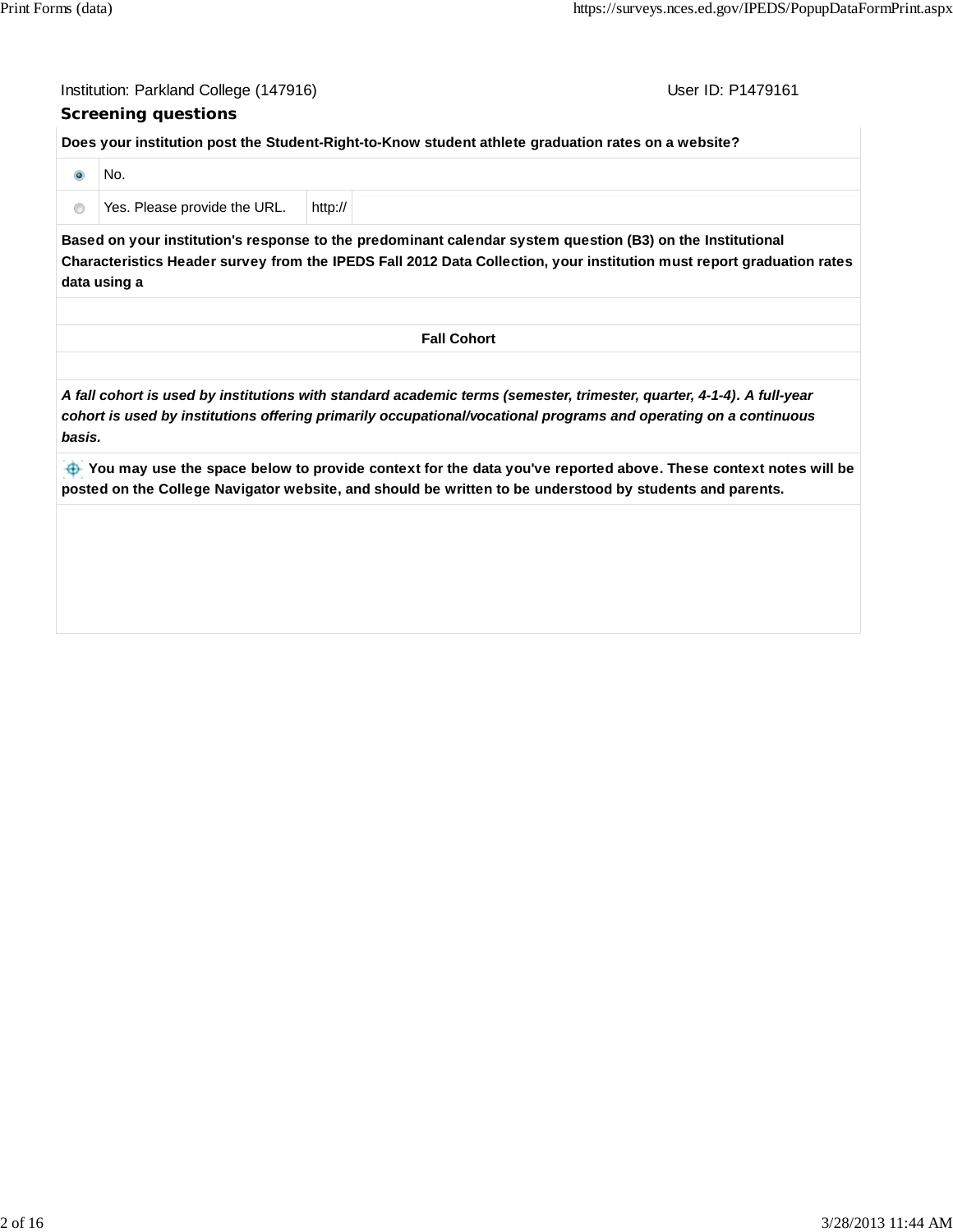$\overline{\phantom{a}}$ 

## Institution: Parkland College (147916) **Institution: Parkland College (147916)** Conservation: P1479161 **Graduation Rate - Establishing cohort**

| Cohort of Full-time, first-time degree/certificate-seeking students                                                                                                                                                                                           |                |                  |
|---------------------------------------------------------------------------------------------------------------------------------------------------------------------------------------------------------------------------------------------------------------|----------------|------------------|
| NOTE: Reporting using the new race categories is now mandatory. On this screen you will need to reclassify your<br>2009 cohort to the new race/ethnicity categories. For information and assistance with this, please visit AIR's<br>Race/Ethnicity FAQ page. |                |                  |
| Screen 1 of 4                                                                                                                                                                                                                                                 |                | Cohort year 2009 |
|                                                                                                                                                                                                                                                               | Initial cohort | Revised cohort   |
| Men                                                                                                                                                                                                                                                           |                |                  |
| <b>NEW categories:</b>                                                                                                                                                                                                                                        |                |                  |
| Notes for NEW categories:<br>Report Hispanic/Latino individuals of any race as Hispanic/Latino<br>٠<br>Report race for non-Hispanic/Latino individuals only<br>٠                                                                                              |                |                  |
| Hispanic/Latino                                                                                                                                                                                                                                               |                | 20               |
| American Indian or Alaska Native                                                                                                                                                                                                                              |                | $\overline{c}$   |
| Asian                                                                                                                                                                                                                                                         |                | 18               |
|                                                                                                                                                                                                                                                               |                |                  |
| Black or African American                                                                                                                                                                                                                                     |                | 72               |
| Native Hawaiian or Other Pacific Islander                                                                                                                                                                                                                     |                | 0                |
| White                                                                                                                                                                                                                                                         |                | 449              |
| Two or more races                                                                                                                                                                                                                                             |                | 0                |
| OLD categories:                                                                                                                                                                                                                                               |                |                  |
| Black, non-Hispanic                                                                                                                                                                                                                                           | 72             |                  |
| American Indian/Alaska Native                                                                                                                                                                                                                                 | 2              |                  |
| Asian/Pacific Islander                                                                                                                                                                                                                                        | 18             |                  |
| Hispanic                                                                                                                                                                                                                                                      | 19             |                  |
| White, non-Hispanic                                                                                                                                                                                                                                           | 454            |                  |
| Categories used in BOTH New and Old:                                                                                                                                                                                                                          |                |                  |
| Nonresident alien                                                                                                                                                                                                                                             | 18             | 17               |
| Race and ethnicity unknown                                                                                                                                                                                                                                    | $\pmb{0}$      | 0                |
| <b>Total men</b>                                                                                                                                                                                                                                              | 583            | 578              |
| Women                                                                                                                                                                                                                                                         |                |                  |
| <b>NEW categories:</b>                                                                                                                                                                                                                                        |                |                  |
| Notes for NEW categories:<br>Report Hispanic/Latino individuals of any race as Hispanic/Latino<br>٠                                                                                                                                                           |                |                  |
| Report race for non-Hispanic/Latino individuals only<br>٠                                                                                                                                                                                                     |                |                  |
| Hispanic/Latino                                                                                                                                                                                                                                               |                | 9                |
| American Indian or Alaska Native                                                                                                                                                                                                                              |                | $\mathbf{1}$     |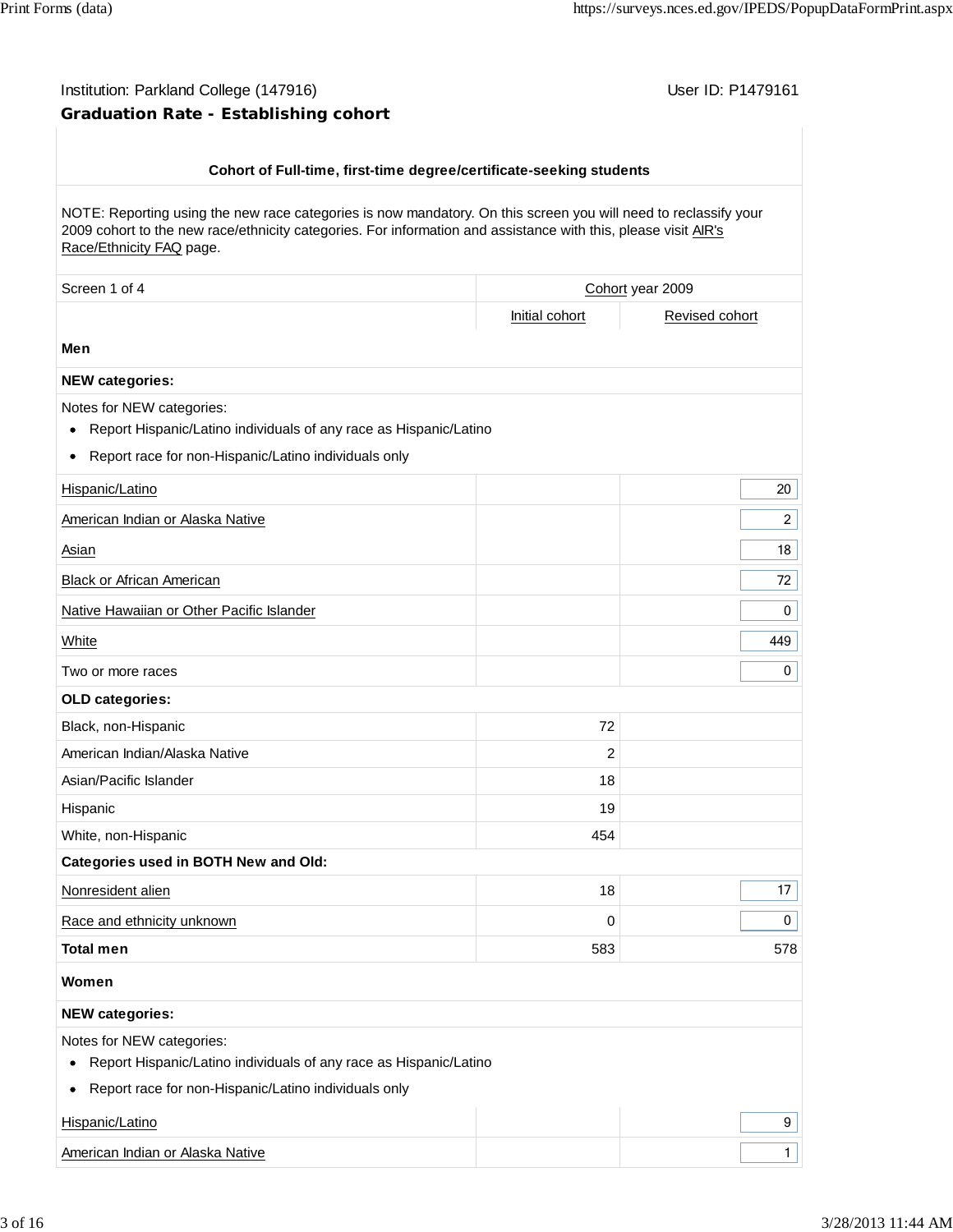| Asian                                     |     | 8           |
|-------------------------------------------|-----|-------------|
| <b>Black or African American</b>          |     | 40          |
| Native Hawaiian or Other Pacific Islander |     | 0           |
| White                                     |     | 244         |
| Two or more races                         |     | $\mathbf 0$ |
| OLD categories:                           |     |             |
| Black, non-Hispanic                       | 40  |             |
| American Indian/Alaska Native             | 1   |             |
| Asian/Pacific Islander                    | 9   |             |
| Hispanic                                  | 9   |             |
| White, non-Hispanic                       | 248 |             |
| Categories used in BOTH New and Old:      |     |             |
| Nonresident alien                         | 9   | 4           |
| Race and ethnicity unknown                | 0   | $\mathbf 0$ |
| <b>Total women</b>                        | 316 | 306         |
| Total men + women                         | 899 | 884         |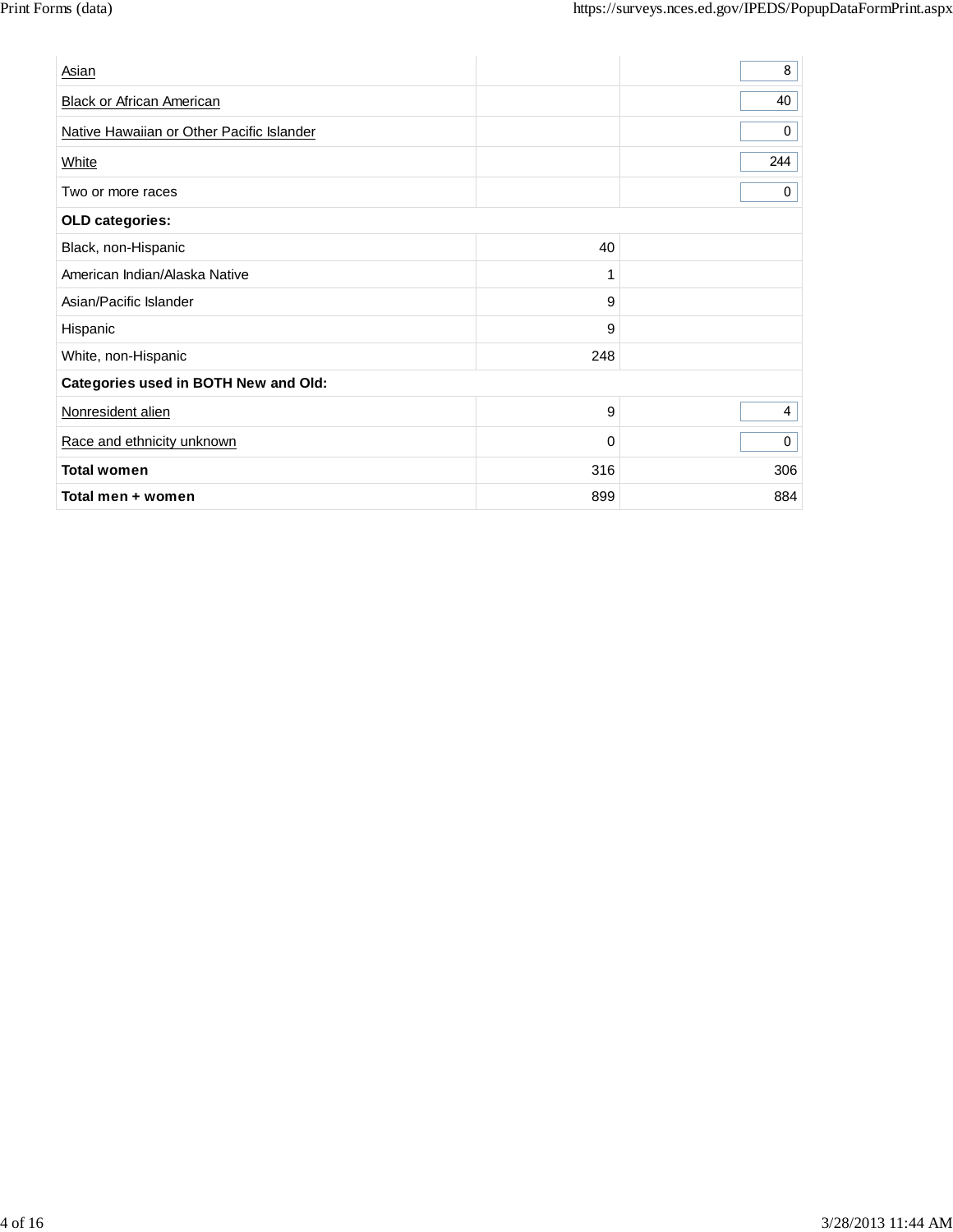## Institution: Parkland College (147916) **Institution: Parkland College (147916**) **Graduation Rate - 2-year institutions completers within 150%**

## **Cohort of Full-time, first-time degree/certificate-seeking students**

#### **Report Hispanic/Latino individuals of any race as Hispanic/Latino**

**Report race for non-Hispanic/Latino individuals only**

| Screen 2 of 4                                       |                |                                                                                            | Cohort year 2009                                                  |                           |
|-----------------------------------------------------|----------------|--------------------------------------------------------------------------------------------|-------------------------------------------------------------------|---------------------------|
|                                                     |                | Cohort students who completed their program<br>within<br>150% of normal time to completion | Total                                                             |                           |
|                                                     | Cohort         | of<br><2-yrs                                                                               | Completers of programs Completers of programs<br>of<br>$2<4$ -yrs | completers<br>within 150% |
|                                                     | (Column<br>10) | (Column 11)                                                                                | (Column 12)                                                       | (Column 29)               |
| Men                                                 |                |                                                                                            |                                                                   |                           |
| Nonresident alien                                   | 17             | $\pmb{0}$                                                                                  | $\pmb{0}$                                                         | 0                         |
| Hispanic/Latino                                     | 20             | $\mathbf{1}$                                                                               | $\mathbf{1}$                                                      | $\overline{c}$            |
| American Indian or Alaska Native                    | $\overline{c}$ | 0                                                                                          | $\pmb{0}$                                                         | $\pmb{0}$                 |
| Asian                                               | 18             | 0                                                                                          | $\mathbf{1}$                                                      | 1                         |
| <b>Black or African American</b>                    | 72             | $\mathbf{1}$                                                                               | $\overline{c}$                                                    | 3                         |
| Native Hawaiian or Other Pacific<br>Islander        | 0              | 0                                                                                          | 0                                                                 | $\mathbf 0$               |
| White                                               | 449            | 16                                                                                         | 56                                                                | 72                        |
| Two or more races                                   | 0              | 0                                                                                          | 0                                                                 | $\mathbf 0$               |
| Race and ethnicity unknown                          | 0              | 0                                                                                          | 0                                                                 | 0                         |
| <b>Total men</b>                                    | 578            | 18                                                                                         | 60                                                                | 78                        |
| Women                                               |                |                                                                                            |                                                                   |                           |
| Nonresident alien                                   | 4              | 0                                                                                          | $\pmb{0}$                                                         | 0                         |
| Hispanic/Latino                                     | 9              | 0                                                                                          | $\mathfrak{S}$                                                    | $\sqrt{3}$                |
| American Indian or Alaska Native                    | 1              | 0                                                                                          | $\pmb{0}$                                                         | $\mathbf 0$               |
| Asian                                               | 8              | $\mathbf{1}$                                                                               | $\mathbf{1}$                                                      | $\overline{c}$            |
| <b>Black or African American</b>                    | 40             | 0                                                                                          | 3                                                                 | 3                         |
| Native Hawaiian or Other Pacific<br><b>Islander</b> | 0              | 0                                                                                          | $\pmb{0}$                                                         | 0                         |
| White                                               | 244            | $\overline{\mathcal{I}}$                                                                   | 54                                                                | 61                        |
| Two or more races                                   | 0              | 0                                                                                          | 0                                                                 | 0                         |
| Race and ethnicity unknown                          | 0              | 0                                                                                          | 0                                                                 | $\mathbf 0$               |
| <b>Total women</b>                                  | 306            | 8                                                                                          | 61                                                                | 69                        |
| Total men + women                                   | 884            | 26                                                                                         | 121                                                               | 147                       |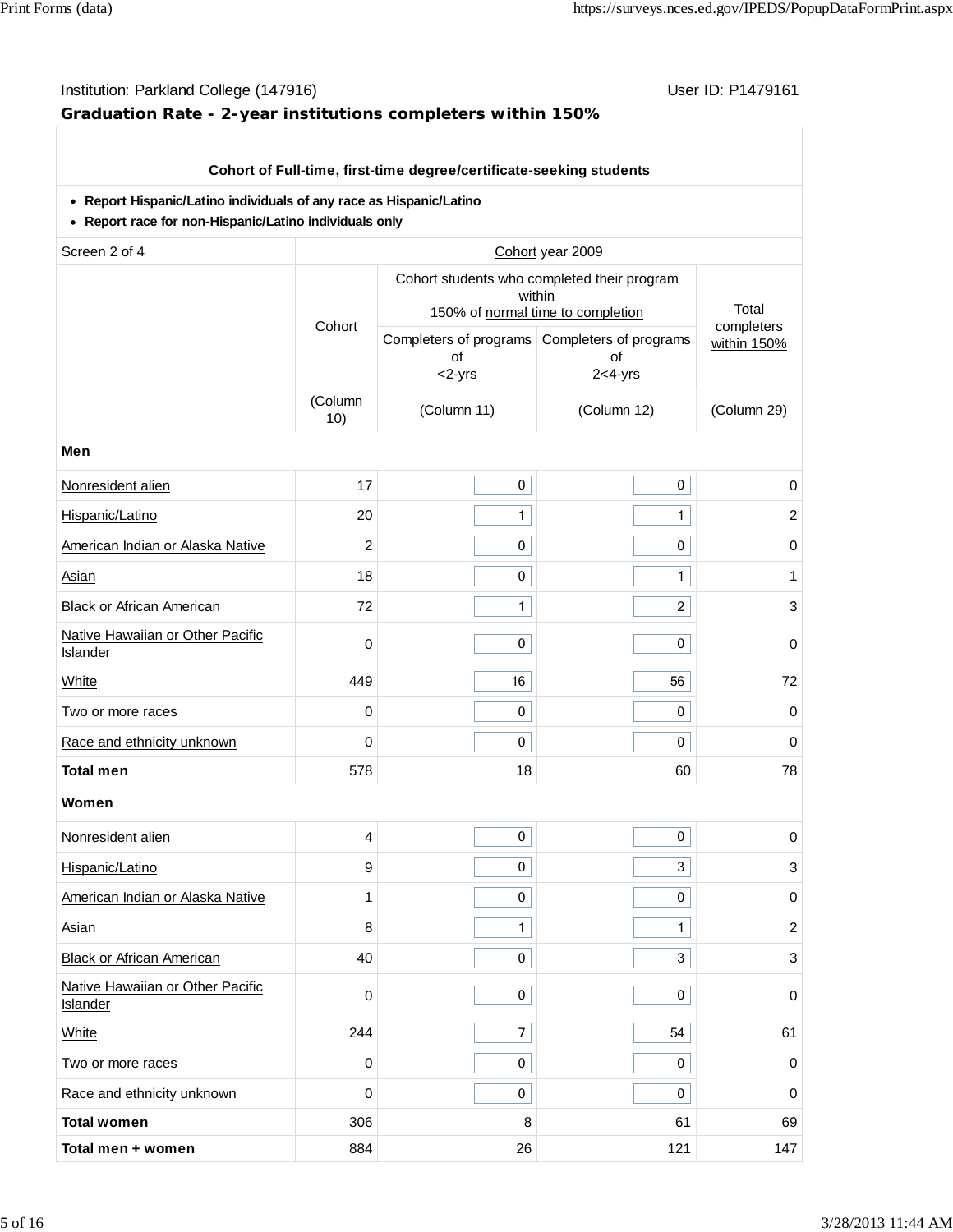#### Institution: Parkland College (147916) November 2012 12: Physics User ID: P1479161

### **Graduation Rate - 2-year institutions transfers/exclusions**

- In the columns below, report the status of the full-time, first-time degree/certificate-seeking students in cohort in Column 10, who did not complete a program as of August 31, 2012.
- Report transfers-out who did not complete a program in Column 30. If the mission of your institution includes providing substantial preparation for students to enroll in another eligible institution WITHOUT having completed their programs, you should report transfer-out data in Column 30. A school is required to report only on those students that the school knows have transferred to another school. A school must document that the student actually transferred. If it is not part of your mission, you may report transfer-out data if you wish.
- Report exclusions from the cohort in Column 45. The ONLY allowable categories for this column are:  $\bullet$ students who died or became permanently disabled students who left school to serve in the armed forces (or have been called up to active duty) students who left school to serve with a foreign aid service of the Federal Government students who left school to serve on an official church mission
- Column 52 No longer enrolled will be calculated for you. This includes students who have dropped out as well  $\bullet$ as students who completed in greater than 150% of normal time.
- If you do not have any values to enter in either Columns 30, 45, or 51, you must enter at least one zero in a field  $\bullet$ on this screen

#### **Cohort of full-time, first-time degree/certificate-seeking students**

#### **Report Hispanic/Latino individuals of any race as Hispanic/Latino**

**Report race for non-Hispanic/Latino individuals only**

| Screen 3 of 4                                |                |                                    | Cohort year 2009               |                     |                   |                       |
|----------------------------------------------|----------------|------------------------------------|--------------------------------|---------------------|-------------------|-----------------------|
|                                              | Cohort         | Total<br>completers<br>within 150% | Total transfer-out<br>students | Total<br>exclusions | Still<br>enrolled | No longer<br>enrolled |
|                                              | (Column<br>10) | (Column 29)                        | (Column 30)                    | (Column 45)         | (Column<br>51)    | (Column 52)           |
| Men                                          |                |                                    |                                |                     |                   |                       |
| Nonresident alien                            | 17             | $\mathbf 0$                        | 6                              |                     | $\pmb{0}$         | 11                    |
| Hispanic/Latino                              | 20             | $\overline{c}$                     | 9                              |                     | 3                 | $\,6$                 |
| American Indian or Alaska<br>Native          | $\overline{2}$ | 0                                  | $\mathbf{1}$                   |                     | 0                 | 1                     |
| Asian                                        | 18             | 1                                  | 10                             |                     | $\overline{2}$    | 5                     |
| Black or African American                    | 72             | 3                                  | 28                             |                     | $\overline{2}$    | 39                    |
| Native Hawaiian or Other<br>Pacific Islander | $\mathbf 0$    | $\mathbf 0$                        | $\pmb{0}$                      |                     | 0                 | $\mathbf 0$           |
| White                                        | 449            | 72                                 | 138                            |                     | 51                | 188                   |
| Two or more races                            | $\mathbf 0$    | $\mathbf 0$                        | 0                              |                     | 0                 | $\pmb{0}$             |
| Race and ethnicity unknown                   | 0              | $\mathbf 0$                        | $\mathbf 0$                    |                     | 0                 | 0                     |
| <b>Total men</b>                             | 578            | 78                                 | 192                            | 0                   | 58                | 250                   |
| Women                                        |                |                                    |                                |                     |                   |                       |
| Nonresident alien                            | 4              | $\mathbf 0$                        | $\overline{a}$                 |                     | $\pmb{0}$         | $\boldsymbol{2}$      |
| Hispanic/Latino                              | 9              | 3                                  | 3                              |                     | $\mathbf{1}$      | $\boldsymbol{2}$      |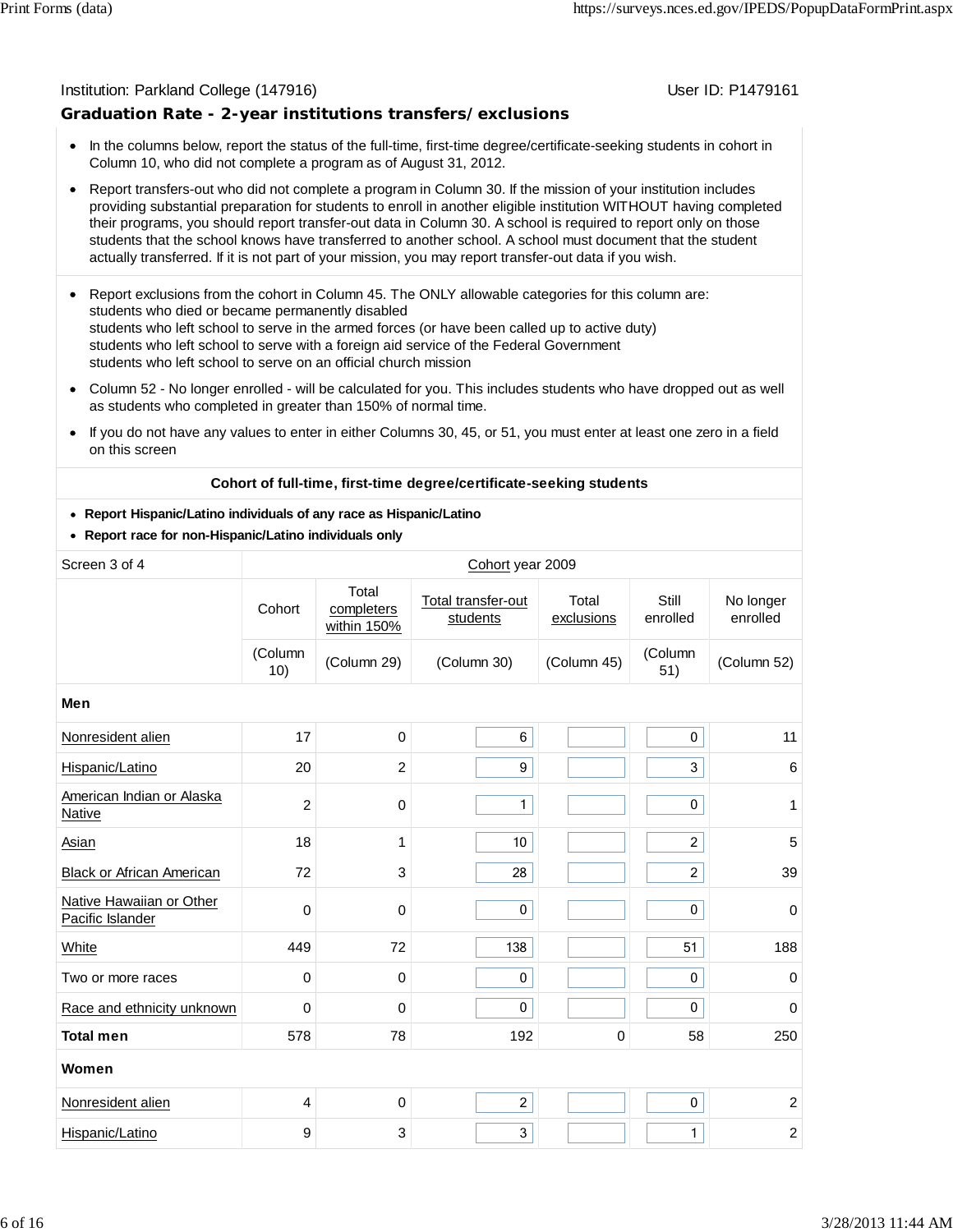| American Indian or Alaska<br>Native          |     | 0              | 0   |             |    | $\Omega$    |
|----------------------------------------------|-----|----------------|-----|-------------|----|-------------|
| Asian                                        | 8   | $\overline{2}$ | 4   |             | 0  | 2           |
| <b>Black or African American</b>             | 40  | 3              | 13  |             | 1  | 23          |
| Native Hawaiian or Other<br>Pacific Islander | 0   | 0              | 0   |             | 0  | $\Omega$    |
| White                                        | 244 | 61             | 76  |             | 31 | 76          |
| Two or more races                            | 0   | 0              | 0   |             | 0  | $\mathbf 0$ |
| Race and ethnicity unknown                   | 0   | 0              | 0   |             | 0  | $\Omega$    |
| <b>Total women</b>                           | 306 | 69             | 98  | $\Omega$    | 34 | 105         |
| Total men + women                            | 884 | 147            | 290 | $\mathbf 0$ | 92 | 355         |
| Total in prior year (men and<br>women)       | 831 |                | 280 |             |    |             |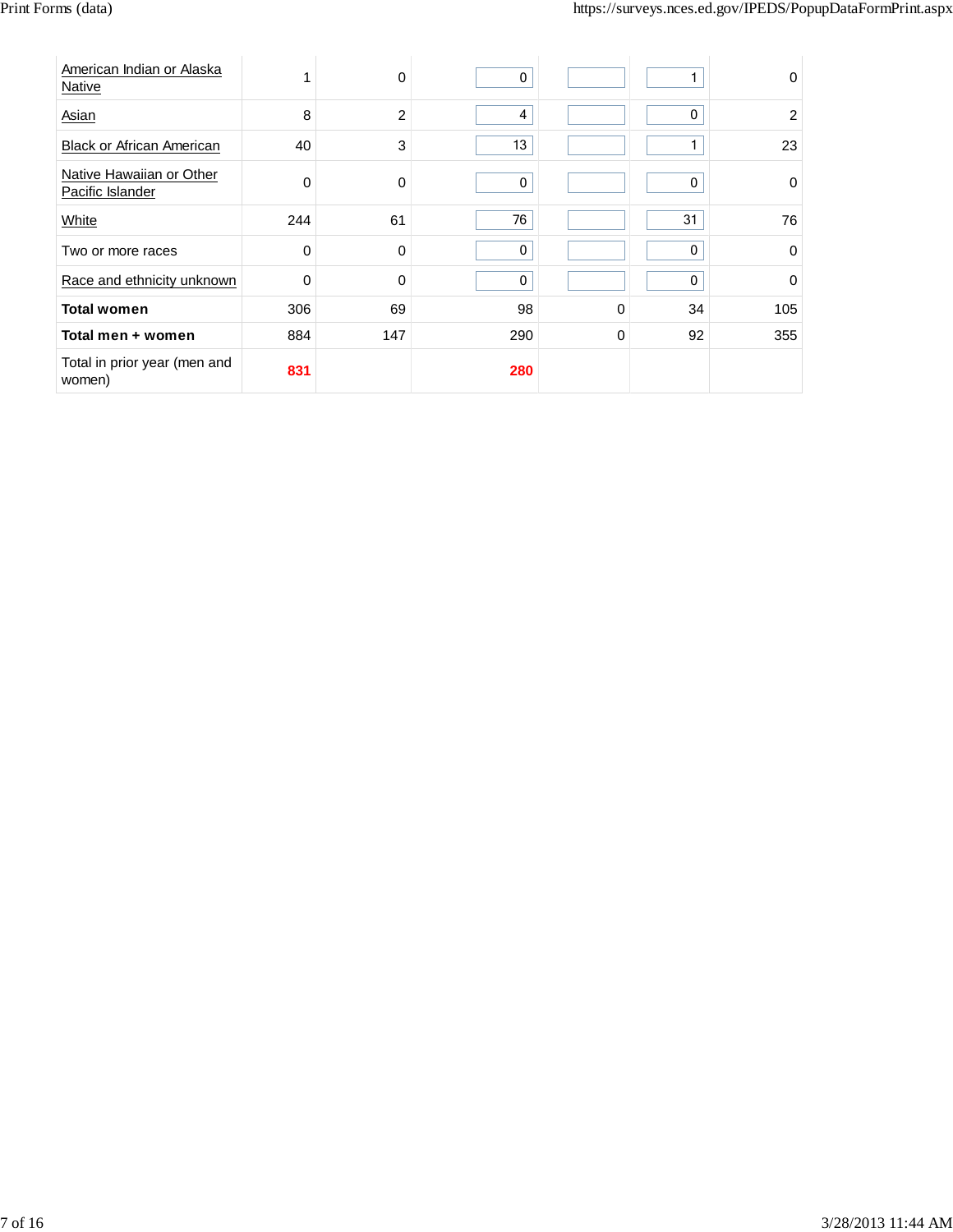#### Institution: Parkland College (147916) Contract College (147916)

#### **Graduation Rate - 2-year completers within 100%**

- In the columns below, report the status of the full-time, first-time degree/certificate-seeking students reported in the cohort in Column 10.
- Those who completed their program within 100% of normal time should be reported in either Column 55 or 56, depending on the length of the program.

#### **Cohort of Full-time, first-time degree/certificate-seeking students**

| Screen 4 of 4        |         |                   |                                                                                            | Cohort year 2009                           |                              |
|----------------------|---------|-------------------|--------------------------------------------------------------------------------------------|--------------------------------------------|------------------------------|
|                      | Revised |                   | Cohort students who completed their<br>program within<br>100% of normal time to completion |                                            | Total completers within 100% |
|                      | cohort  | <b>Exclusions</b> | Completers of<br>programs of<br>$<$ 2- $Vrs$                                               | Completers of<br>programs of<br>$2<4$ -yrs | $(Column 55 + 56)$           |
|                      |         |                   | (Column 55)                                                                                | (Column 56)                                | (Column 57)                  |
| Total men +<br>women | 884     | 0                 | 4                                                                                          | 48                                         | 52                           |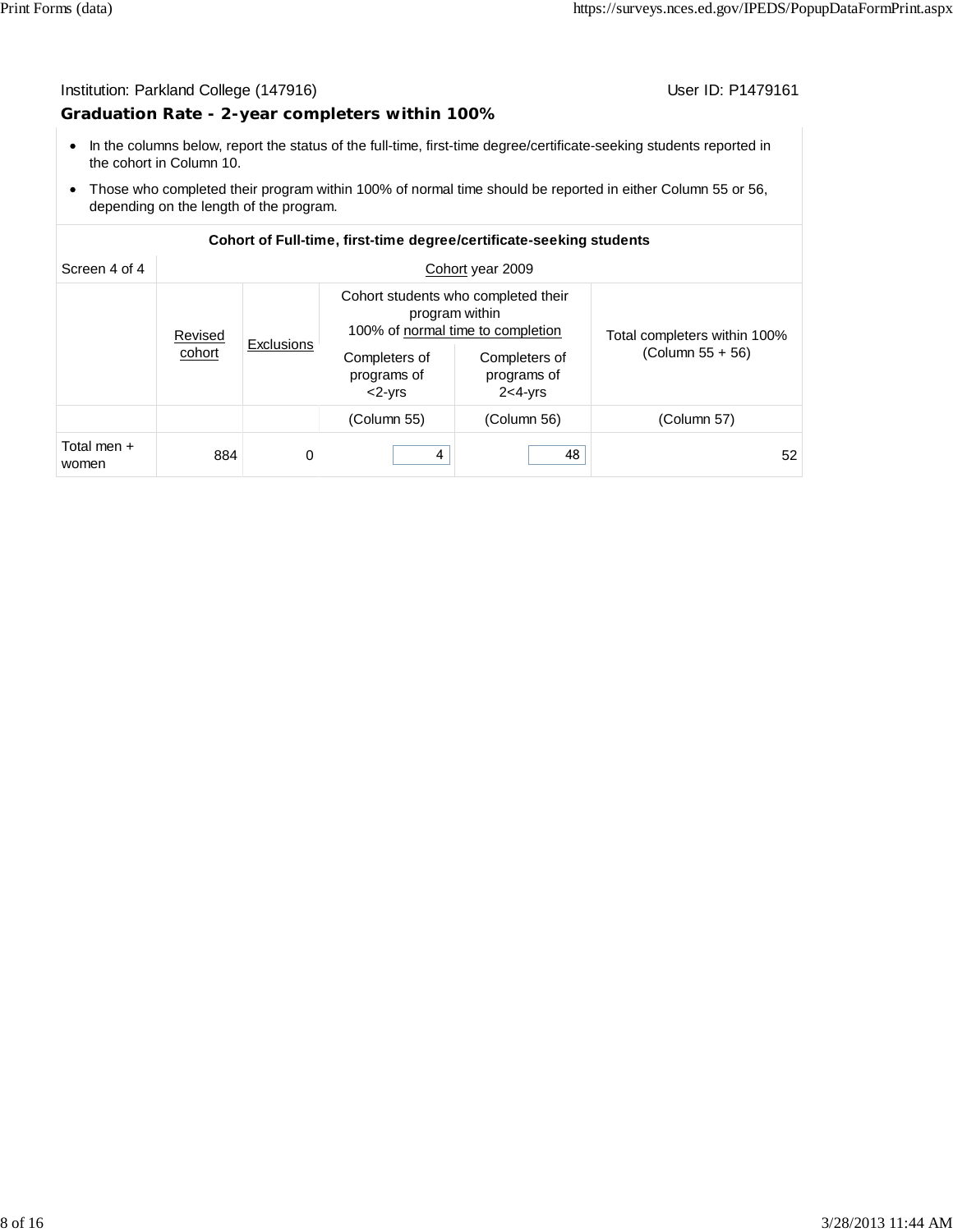## Institution: Parkland College (147916) **Institution: Parkland College (147916)** Conservation: P1479161

| Calculation of graduation and transfer-out rates      |                   |                     |                                 |                                                    |                    |                      |  |  |
|-------------------------------------------------------|-------------------|---------------------|---------------------------------|----------------------------------------------------|--------------------|----------------------|--|--|
| Screen 1 of 1                                         |                   |                     |                                 | Cohort year 2009                                   |                    |                      |  |  |
|                                                       | Revised<br>cohort | Total<br>exclusions | Total completers<br>within 150% | Total transfer-out<br>students<br>(non-completers) | Graduation<br>rate | Transfer-out<br>rate |  |  |
| Overall Rates, will be displayed on College Navigator |                   |                     |                                 |                                                    | 17                 | 33                   |  |  |
| Men                                                   |                   |                     |                                 |                                                    |                    |                      |  |  |
| Nonresident alien                                     | 17                | $\boldsymbol{0}$    | 0                               | 6                                                  | $\mathbf 0$        | 35                   |  |  |
| Hispanic/Latino                                       | 20                | $\mathbf 0$         | 2                               | 9                                                  | 10                 | 45                   |  |  |
| American Indian or<br>Alaska Native                   | $\overline{c}$    | 0                   | 0                               | 1                                                  | 0                  | 50                   |  |  |
| Asian                                                 | 18                | $\pmb{0}$           | 1                               | 10                                                 | 6                  | 56                   |  |  |
| <b>Black or African</b><br>American                   | 72                | $\pmb{0}$           | 3                               | 28                                                 | 4                  | 39                   |  |  |
| Native Hawaiian or<br><b>Other Pacific Islander</b>   | $\pmb{0}$         | 0                   | 0                               | 0                                                  |                    |                      |  |  |
| White                                                 | 449               | $\pmb{0}$           | 72                              | 138                                                | 16                 | 31                   |  |  |
| Two or more races                                     | 0                 | $\pmb{0}$           | $\mathbf 0$                     | 0                                                  |                    |                      |  |  |
| Race and ethnicity<br>unknown                         | $\mathbf 0$       | 0                   | 0                               | 0                                                  |                    |                      |  |  |
| <b>Total men</b>                                      | 578               | $\pmb{0}$           | 78                              | 192                                                | 13                 | 33                   |  |  |
| Women                                                 |                   |                     |                                 |                                                    |                    |                      |  |  |
| Nonresident alien                                     | 4                 | $\mathbf 0$         | $\pmb{0}$                       | $\overline{2}$                                     | $\mathbf 0$        | 50                   |  |  |
| Hispanic/Latino                                       | 9                 | 0                   | 3                               | 3                                                  | 33                 | 33                   |  |  |
| American Indian or<br>Alaska Native                   | 1                 | 0                   | $\mathbf 0$                     | 0                                                  | $\mathbf 0$        | $\mathbf 0$          |  |  |
| Asian                                                 | 8                 | $\pmb{0}$           | $\overline{2}$                  | 4                                                  | 25                 | 50                   |  |  |
| <b>Black or African</b><br>American                   | 40                | 0                   | 3                               | 13                                                 | 8                  | 33                   |  |  |
| Native Hawaiian or<br>Other Pacific Islander          | $\pmb{0}$         | $\pmb{0}$           | $\pmb{0}$                       | $\pmb{0}$                                          |                    |                      |  |  |
| White                                                 | 244               | $\pmb{0}$           | 61                              | 76                                                 | 25                 | 31                   |  |  |
| Two or more races                                     | 0                 | 0                   | 0                               | $\mathsf 0$                                        |                    |                      |  |  |
| Race and ethnicity<br>unknown                         | $\pmb{0}$         | $\pmb{0}$           | $\mathbf 0$                     | 0                                                  |                    |                      |  |  |
| <b>Total women</b>                                    | 306               | $\pmb{0}$           | 69                              | 98                                                 | 23                 | 32                   |  |  |
| Total (men and women)                                 |                   |                     |                                 |                                                    |                    |                      |  |  |
| Nonresident alien                                     | 21                | $\,0\,$             | $\pmb{0}$                       | 8                                                  | $\pmb{0}$          | 38                   |  |  |
| Hispanic/Latino                                       | 29                | $\pmb{0}$           | 5                               | 12                                                 | 17                 | 41                   |  |  |
| American Indian or<br>Alaska Native                   | 3                 | $\pmb{0}$           | 0                               | 1                                                  | 0                  | 33                   |  |  |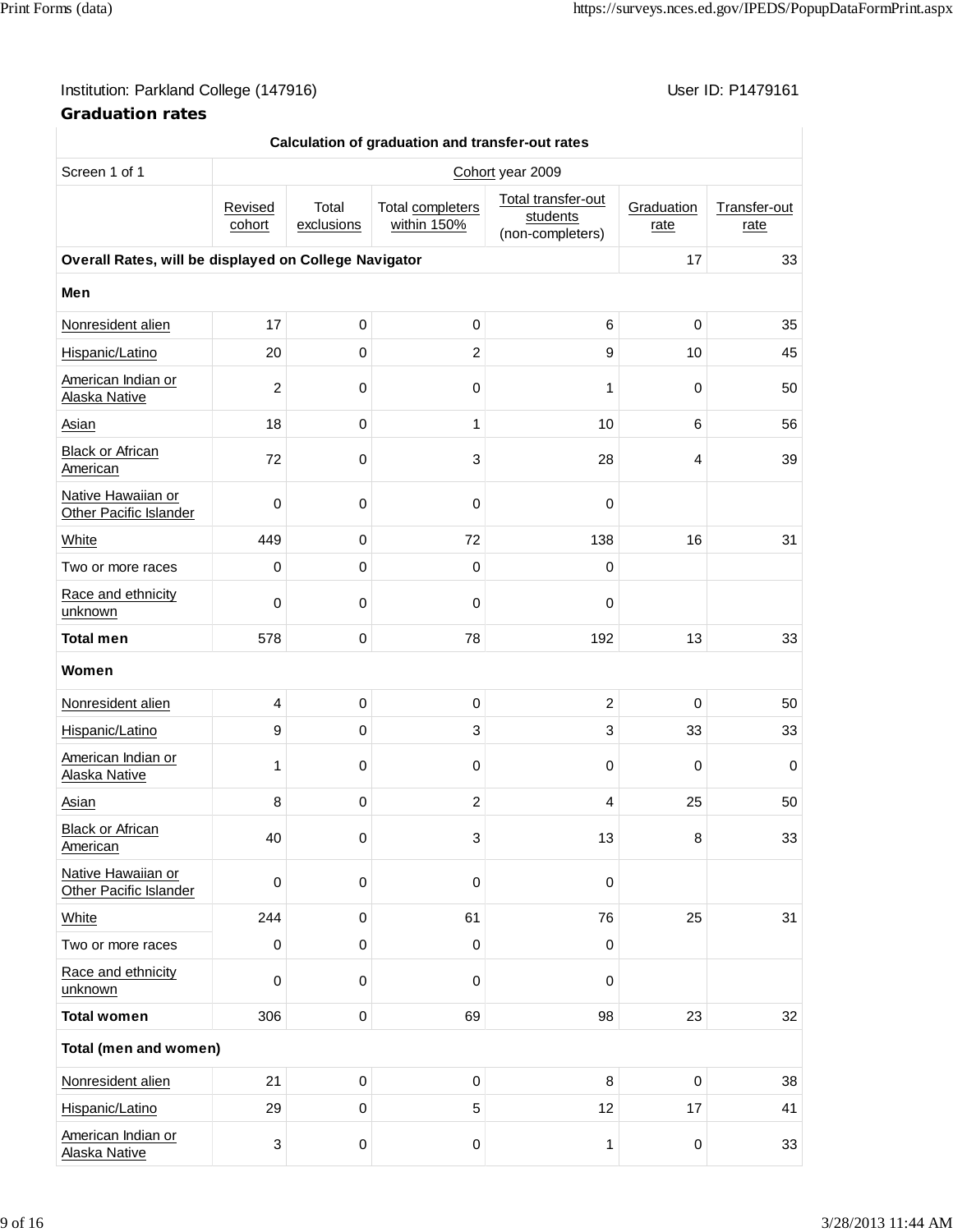| Asian                                        | 26  | 0 | 3   | 14  | 12 | 54 |
|----------------------------------------------|-----|---|-----|-----|----|----|
| <b>Black or African</b><br>American          | 112 | 0 | 6   | 41  | 5  | 37 |
| Native Hawaiian or<br>Other Pacific Islander | 0   | 0 | 0   | O   |    |    |
| White                                        | 693 | 0 | 133 | 214 | 19 | 31 |
| Two or more races                            | 0   | 0 | 0   | 0   |    |    |
| Race and ethnicity<br>unknown                | 0   | 0 | 0   | O   |    |    |
| <b>Total</b>                                 | 884 | 0 | 147 | 290 | 17 | 33 |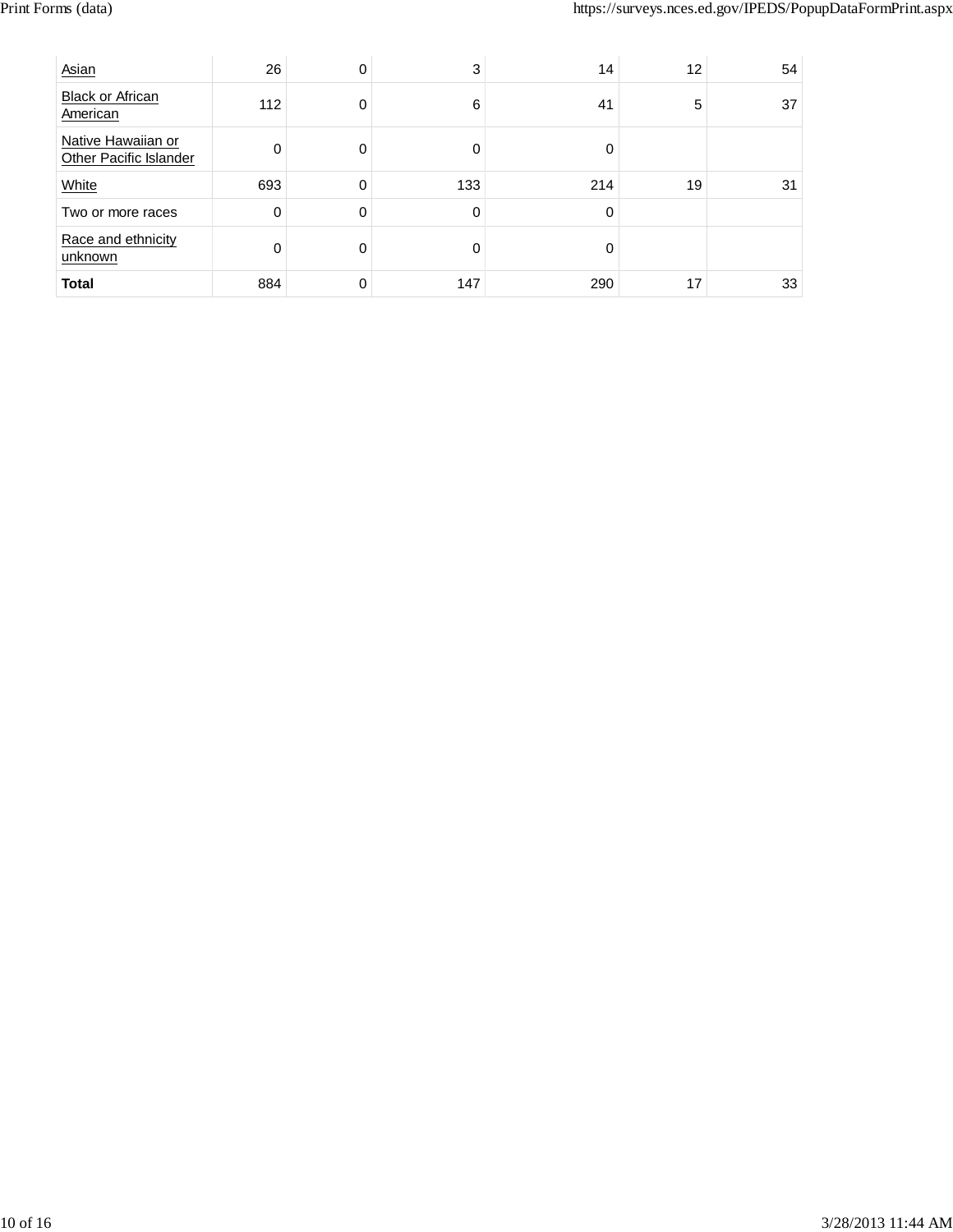## Institution: Parkland College (147916) Contract College (147916)

| Calculation of 4-year average rates: cohort adjustment |      |      |      |      |              |  |  |
|--------------------------------------------------------|------|------|------|------|--------------|--|--|
| Screen 1 of 3                                          | 2006 | 2007 | 2008 | 2009 | 4-year Total |  |  |
| Men                                                    |      |      |      |      |              |  |  |
| Revised cohort (III, 10)                               | 447  | 503  | 497  | 578  | 2,025        |  |  |
| Total exclusions (III, 45)                             |      |      |      | 0    | 0            |  |  |
| Adjusted cohort                                        | 447  | 503  | 497  | 578  | 2,025        |  |  |
| Women                                                  |      |      |      |      |              |  |  |
| Revised cohort (III, 10)                               | 286  | 366  | 334  | 306  | 1,292        |  |  |
| Total exclusions (III, 45)                             |      |      |      | 0    | 0            |  |  |
| Adjusted cohort                                        | 286  | 366  | 334  | 306  | 1,292        |  |  |
| Total (men and women)                                  |      |      |      |      |              |  |  |
| Revised cohort (III, 10)                               | 733  | 869  | 831  | 884  | 3,317        |  |  |
| Total exclusions (III, 45)                             |      |      |      | 0    | 0            |  |  |
| Adjusted cohort                                        | 733  | 869  | 831  | 884  | 3,317        |  |  |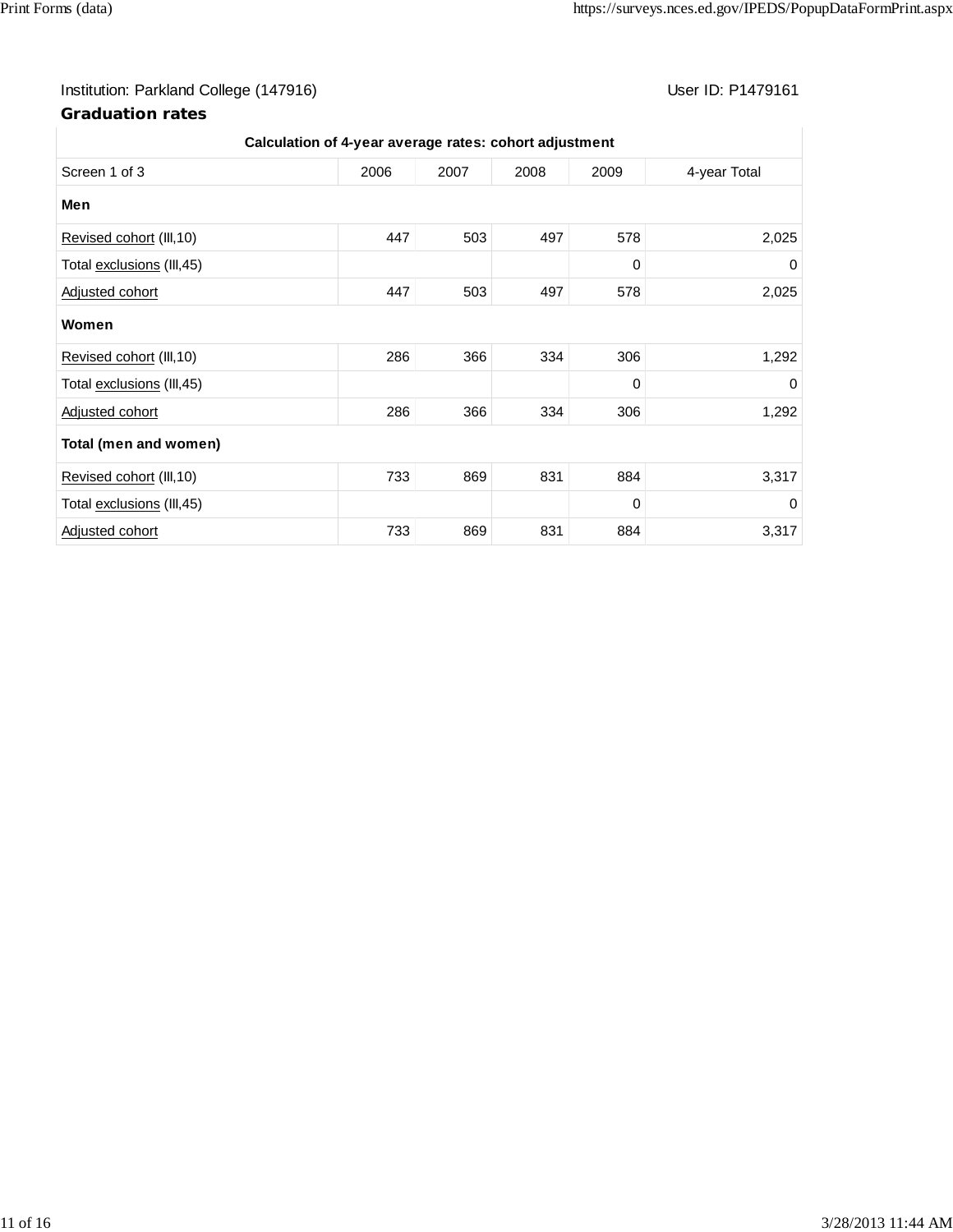## Institution: Parkland College (147916) **Institution: Parkland College (147916)** Conservation: P1479161

| Calculation of 4-year average rates: completers within 150% of normal time |                |                |      |      |              |
|----------------------------------------------------------------------------|----------------|----------------|------|------|--------------|
| Screen 2 of 3                                                              | 2006           | 2007           | 2008 | 2009 | 4-year Total |
| Men                                                                        |                |                |      |      |              |
| <2-yr completers (III,11)                                                  | 7              | 18             | 13   | 18   | 56           |
| 2<4-yr completers (III,12)                                                 | 92             | 103            | 76   | 60   | 331          |
| Total completers within 150%                                               | 99             | 121            | 89   | 78   | 387          |
| Women                                                                      |                |                |      |      |              |
| <2-yr completers (III,11)                                                  | $\overline{2}$ | $\overline{2}$ | 8    | 8    | 20           |
| 2<4-yr completers (III,12)                                                 | 90             | 76             | 66   | 61   | 293          |
| Total completers within 150%                                               | 92             | 78             | 74   | 69   | 313          |
| Total (men and women)                                                      |                |                |      |      |              |
| <2-yr completers (III,11)                                                  | 9              | 20             | 21   | 26   | 76           |
| 2<4-yr completers (III,12)                                                 | 182            | 179            | 142  | 121  | 624          |
| Total completers within 150%                                               | 191            | 199            | 163  | 147  | 700          |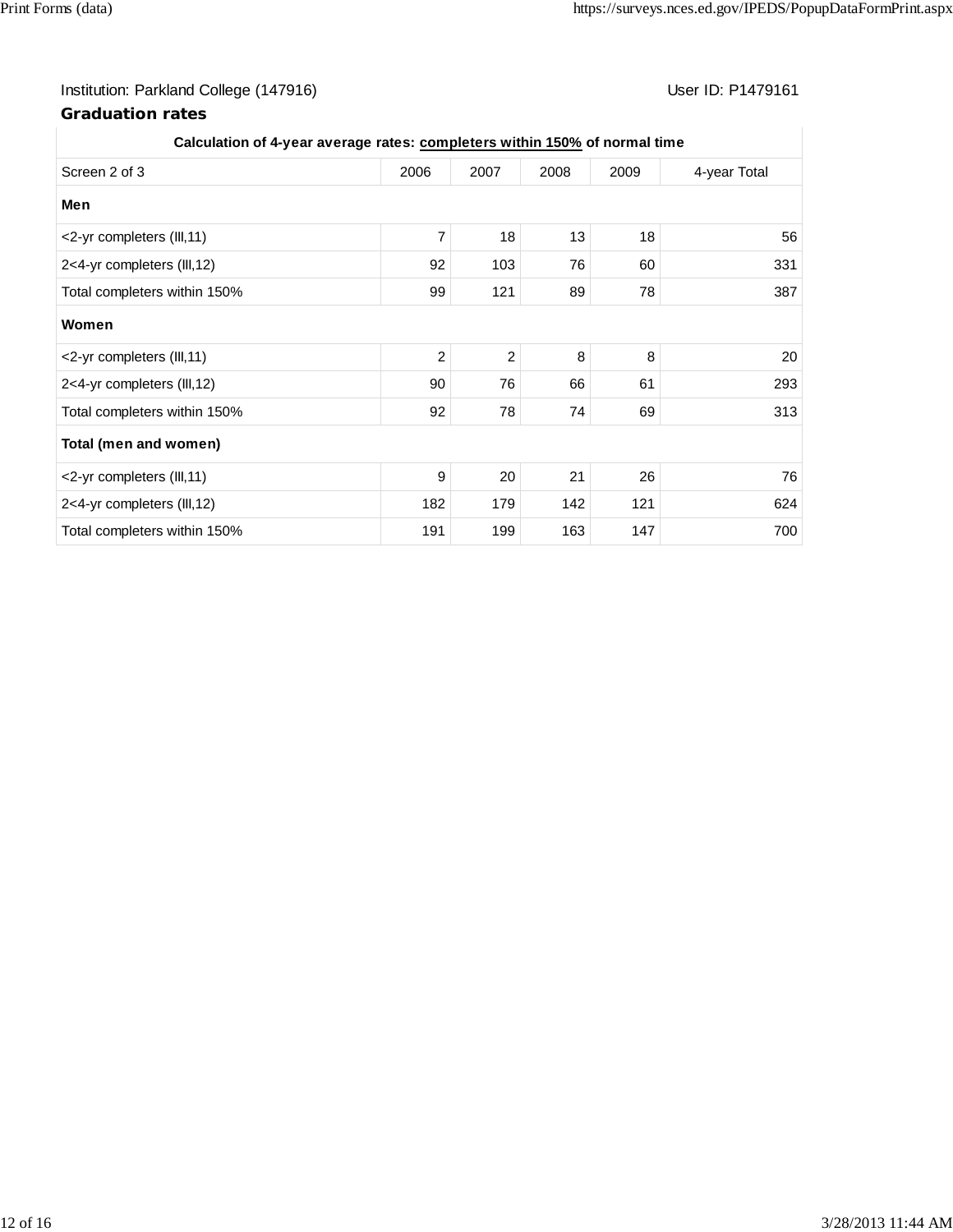## Institution: Parkland College (147916) Contract College (147916)

| Calculation of 4-year average rates: transfer-out students and rate calculations |      |      |      |      |              |
|----------------------------------------------------------------------------------|------|------|------|------|--------------|
| Screen 3 of 3                                                                    | 2006 | 2007 | 2008 | 2009 | 4-year Total |
| Men                                                                              |      |      |      |      |              |
| Total transfer-out students (III,30)                                             | 151  | 160  | 164  | 192  | 667          |
| Women                                                                            |      |      |      |      |              |
| Total transfer-out students (III,30)                                             | 69   | 121  | 116  | 98   | 404          |
| Total (men and women)                                                            |      |      |      |      |              |
| Total transfer-out students                                                      | 220  | 281  | 280  | 290  | 1,071        |
|                                                                                  |      |      |      |      |              |
| 4-year average Student-Right-to-Know Completion or Graduation Rate Calculation   |      |      |      |      | 21           |
| (Total Completers within 150% / Adjusted Cohort)                                 |      |      |      |      |              |
| 4-year average Student-Right-to-Know Transfer-out Rate Calculation               |      |      |      |      | 32           |
| (Total Transfer-out Students / Adjusted Cohort)                                  |      |      |      |      |              |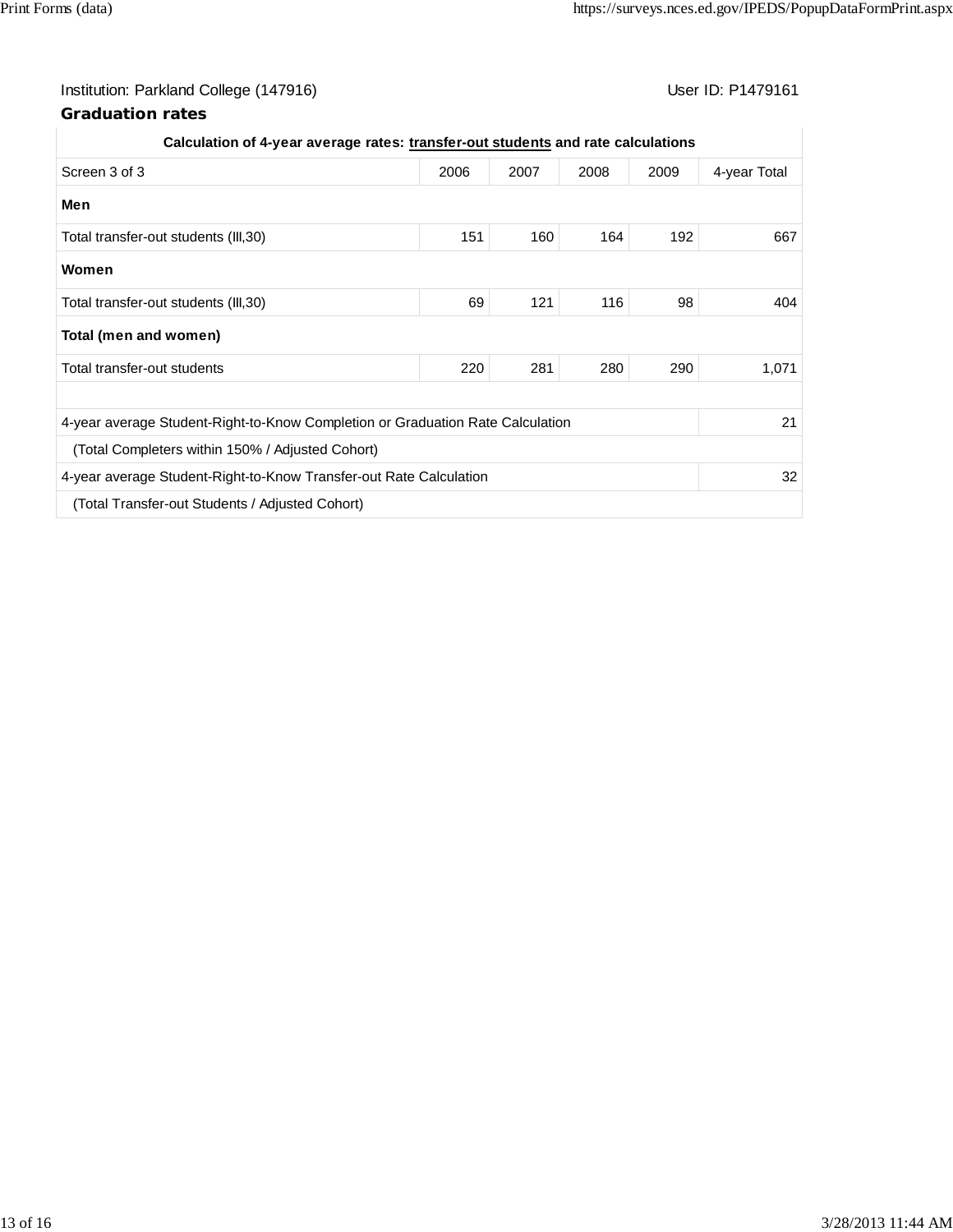## Institution: Parkland College (147916) **Institution: Parkland College (147916**) **Prepared by**

| This survey component was prepared by:                                               |           |                |                                                                                                                                                                                                                                             |   |                   |   |                    |       |
|--------------------------------------------------------------------------------------|-----------|----------------|---------------------------------------------------------------------------------------------------------------------------------------------------------------------------------------------------------------------------------------------|---|-------------------|---|--------------------|-------|
| $\bullet$                                                                            | Keyholder | $\circledcirc$ | <b>SFA Contact</b>                                                                                                                                                                                                                          | ◉ | <b>HR</b> Contact | ⋒ | Finance<br>Contact | Other |
| <b>Brian Counter</b><br>Name:                                                        |           |                |                                                                                                                                                                                                                                             |   |                   |   |                    |       |
| bcounter@parkland.edu<br>Email:                                                      |           |                |                                                                                                                                                                                                                                             |   |                   |   |                    |       |
|                                                                                      |           |                |                                                                                                                                                                                                                                             |   |                   |   |                    |       |
| 8<br>minutes<br>How long did it take to prepare this survey component?<br>0<br>hours |           |                |                                                                                                                                                                                                                                             |   |                   |   |                    |       |
|                                                                                      |           |                |                                                                                                                                                                                                                                             |   |                   |   |                    |       |
|                                                                                      |           |                | The name of the preparer is being collected so that we can follow up with the appropriate person in the event that there<br>are questions concerning the data. The Keyholder will be copied on all email correspondence to other preparers. |   |                   |   |                    |       |

The time it took to prepare this component is being collected so that we can continue to improve our estimate of the reporting burden associated with IPEDS. Please include in your estimate the time it took for you to review instructions, query and search data sources, complete and review the component, and submit the data through the Data Collection System.

Thank you for your assistance.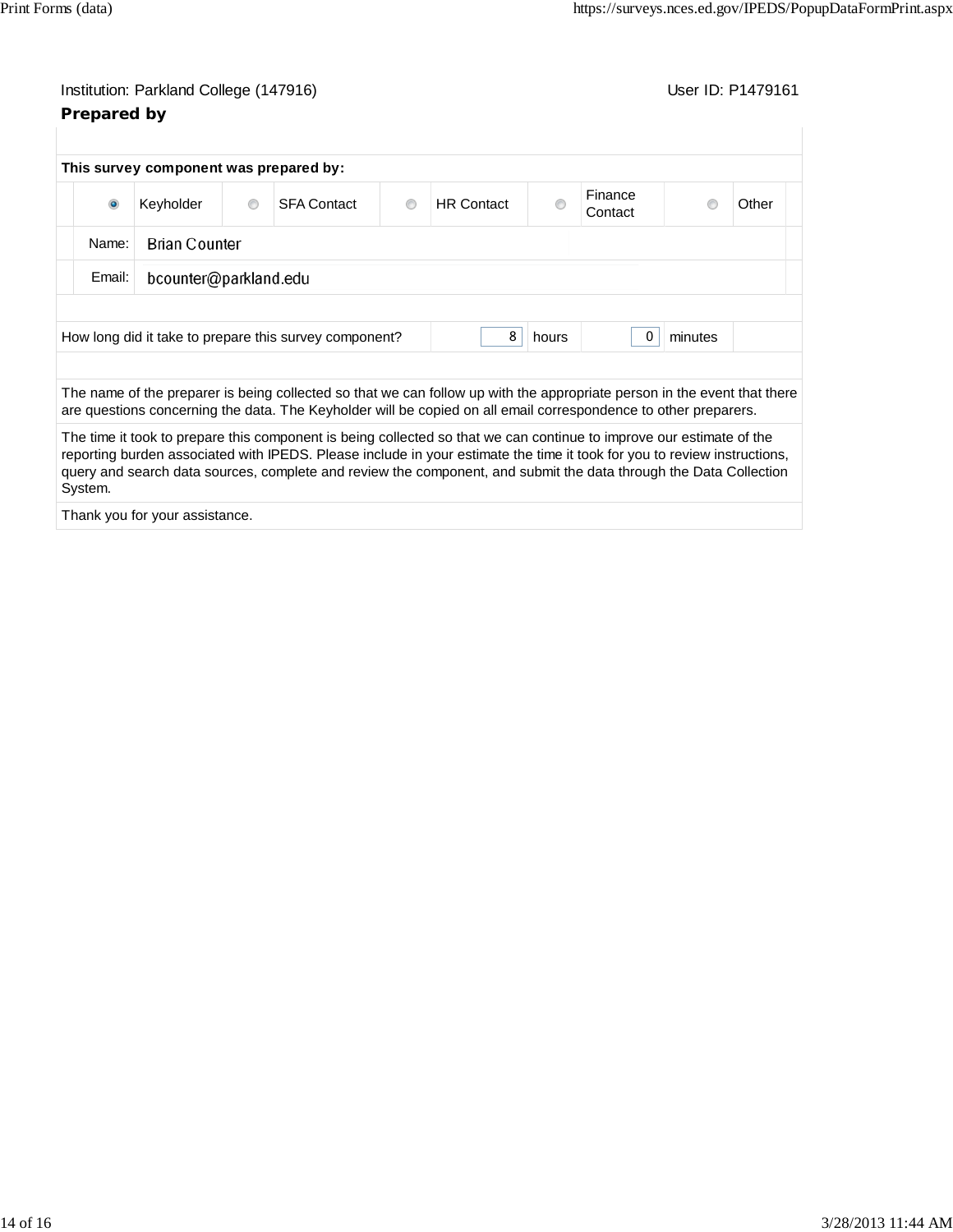Institution: Parkland College (147916) Noting the Muslim User ID: P1479161

### **Summary**

### **2012 IPEDS Graduation Rate Component Data Summary**

IPEDS collects important information regarding your institution. All data reported in IPEDS survey components become available in the IPEDS Data Center and appear as aggregated data in various Department of Education reports. Additionally, some of the reported data appears specifically for your institution through the College Navigator website and is included in your institution's Data Feedback Report (DFR). The purpose of this summary is to provide you an opportunity to view some of the data that, when accepted through the IPEDS quality control process, will appear on the College Navigator website and/or your DFR. College Navigator is updated approximately three months after the data collection period closes and Data Feedback Reports will be available through the ExPT and sent to your institution's CEO in November 2013.

Please review your data for accuracy. If you have questions about the data displayed below after reviewing the data reported on the survey screens, please contact the IPEDS Help Desk at: 1-877-225-2568 or ipedshelp@rti.org.

| <b>Overall Graduation Rate</b>                           |     |  |  |  |
|----------------------------------------------------------|-----|--|--|--|
| <b>Graduation Rate</b>                                   | 17% |  |  |  |
| Total number of students in the Adjusted Cohort          | 884 |  |  |  |
| Total number of completers within 150% of normal<br>time | 147 |  |  |  |

| <b>Overall Transfer-out Rate</b>                            |      |  |  |
|-------------------------------------------------------------|------|--|--|
| Transfer-out Rate                                           | 33%  |  |  |
| Total number of students in the Adjusted Cohort             | 884  |  |  |
| Total number of transfers-out within 150% of<br>normal time | 290. |  |  |